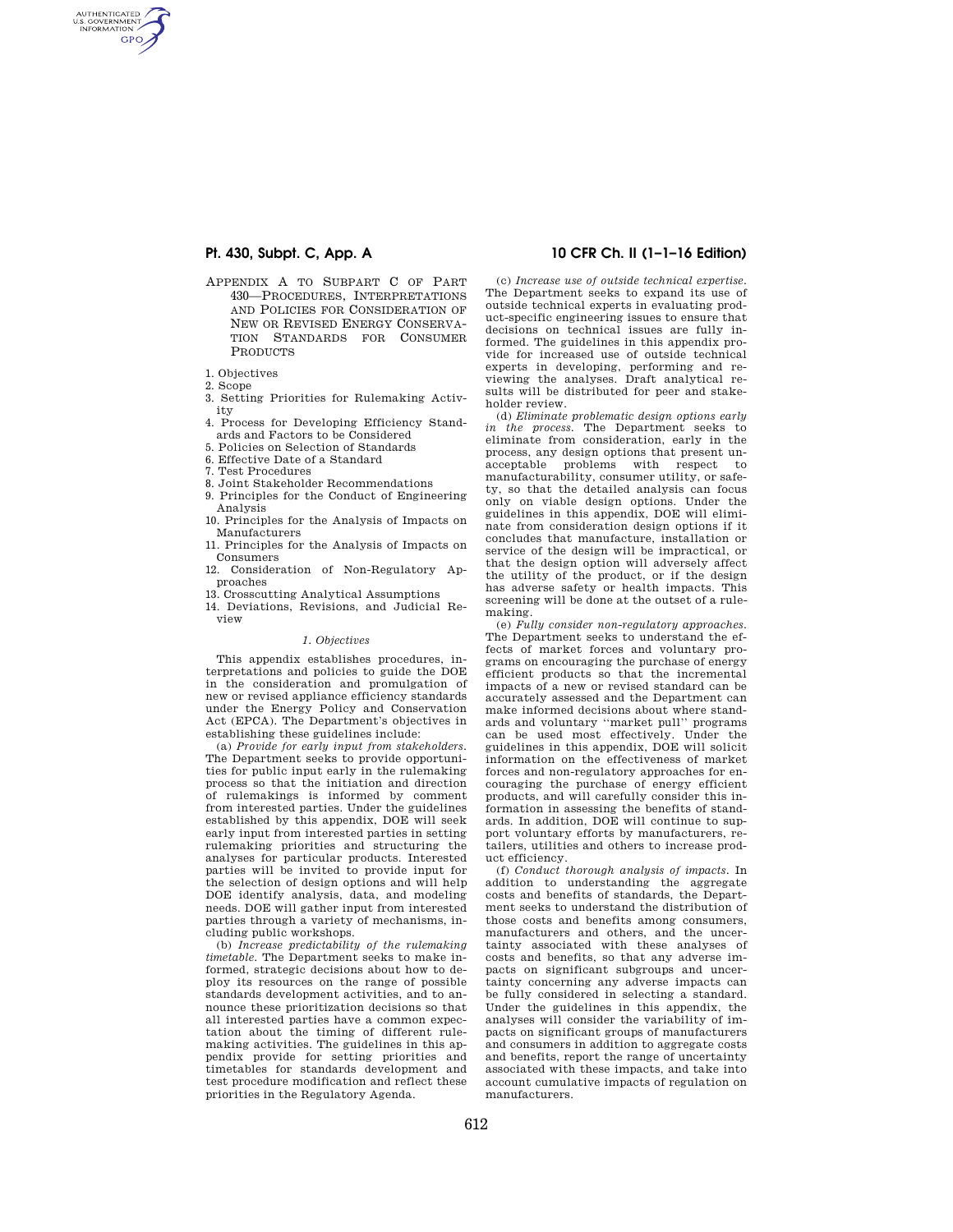(g) *Use transparent and robust analytical methods.* The Department seeks to use qualitative and quantitative analytical methods that are fully documented for the public and that produce results that can be explained and reproduced, so that the analytical underpinnings for policy decisions on standards are as sound and well-accepted as possible. Under the guidelines in this appendix, DOE will solicit input from interested parties in identifying analysis, data, and modeling needs with respect to measurement of impacts on manufacturers and consumers.

(h) *Articulate policies to guide selection of standards.* The Department seeks to adopt policies elaborating on the statutory criteria for selecting standards, so that interested parties are aware of the policies that will guide these decisions. Under the guidelines in this appendix, policies for screening design options, selecting candidate standard levels, selecting a proposed standard level, and establishing the final standard are established.

(i) *Support efforts to build consensus on standards.* The Department seeks to encourage development of consensus proposals for new or revised standards because standards with such broad-based support are likely to balance effectively the economic, energy, and environmental interests affected by standards. Under the guidelines in this appendix, DOE will support the development and submission of consensus recommendations for standards by representative groups of interested parties to the fullest extent possible.

(j) *Reduce time and cost of developing standards.* The Department seeks to establish a clear protocol for initiating and conducting standards rulemakings in order to eliminate time-consuming and costly missteps. Under the guidelines in this appendix, increased and earlier involvement by interested parties and increased use of technical experts should minimize the need for re-analysis. This process should reduce the period between the publication of an Advance Notice of Proposed Rulemaking (ANOPR) and the publication of a final rule to not more than 18 months, and should decrease the government and private sector resources required to complete the standard development process.

### *2. Scope*

(a) The procedures, interpretations and policies described in this appendix will be fully applicable to:

(1) Rulemakings concerning new or revised Federal energy conservation standards for consumer products initiated after August 14, 1996, and

(2) Rulemakings concerning new or revised Federal energy conservation standards for consumer products that have been initiated but for which a Notice of Proposed Rule-

**Department of Energy Pt. 430, Subpt. C, App. A** 

making (NOPR) has not been published as of August 14, 1996.

(b) For rulemakings described in paragraph  $(a)(2)$  of this section, to the extent analytical work has already been done or public comment on an ANOPR has already been provided, such analyses and comment will be considered, as appropriate, in proceeding under the new process.

(c) With respect to incomplete rulemakings concerning new or revised Federal energy conservation standards for consumer products for which a NOPR was published prior to August 14, 1996, the Department will conduct a case-by-case review to decide whether any of the analytical or procedural steps already completed should be repeated. In any case, the approach described in this appendix will be used to the extent possible to conduct any analytical or procedural steps that have not been completed.

## *3. Setting Priorities for Rulemaking Activity*

(a) *Priority-setting analysis and development of list of priorities.* At least once a year, the Department will prepare an analysis of each of the factors identified in paragraph (d) of this section based on existing literature, direct communications with interested parties and other experts, and other available information. The results of this analysis will be used to develop rulemaking priorities and proposed schedules for the development and issuance of all rulemakings. The DOE analysis, priorities and proposed rulemaking schedules will be documented and distributed for review and comment.

(b) *Public review and comment.* Each year, DOE will invite public input to review and comment on the priority analysis.

(c) *Issuance of final listing of rulemaking priorities.* Each fall, the Department will issue, simultaneously with the issuance of the Administration's Regulatory Agenda, a final set of rulemaking priorities, the accompanying analysis, and the schedules for all priority rulemakings that it anticipates within the next two years.

(d) *Factors for priority-setting.* The factors to be considered by DOE in developing priorities and establishing schedules for conducting rulemakings will include:

(1) Potential energy savings.

(2) Potential economic benefits.

(3) Potential environmental or energy security benefits.

(4) Applicable deadlines for rulemakings. (5) Incremental DOE resources required to

complete rulemaking process. (6) Other relevant regulatory actions affecting products.

(7) Stakeholder recommendations.

(8) Evidence of energy efficiency gains in the market absent new or revised standards.

(9) Status of required changes to test procedures.

(10) Other relevant factors.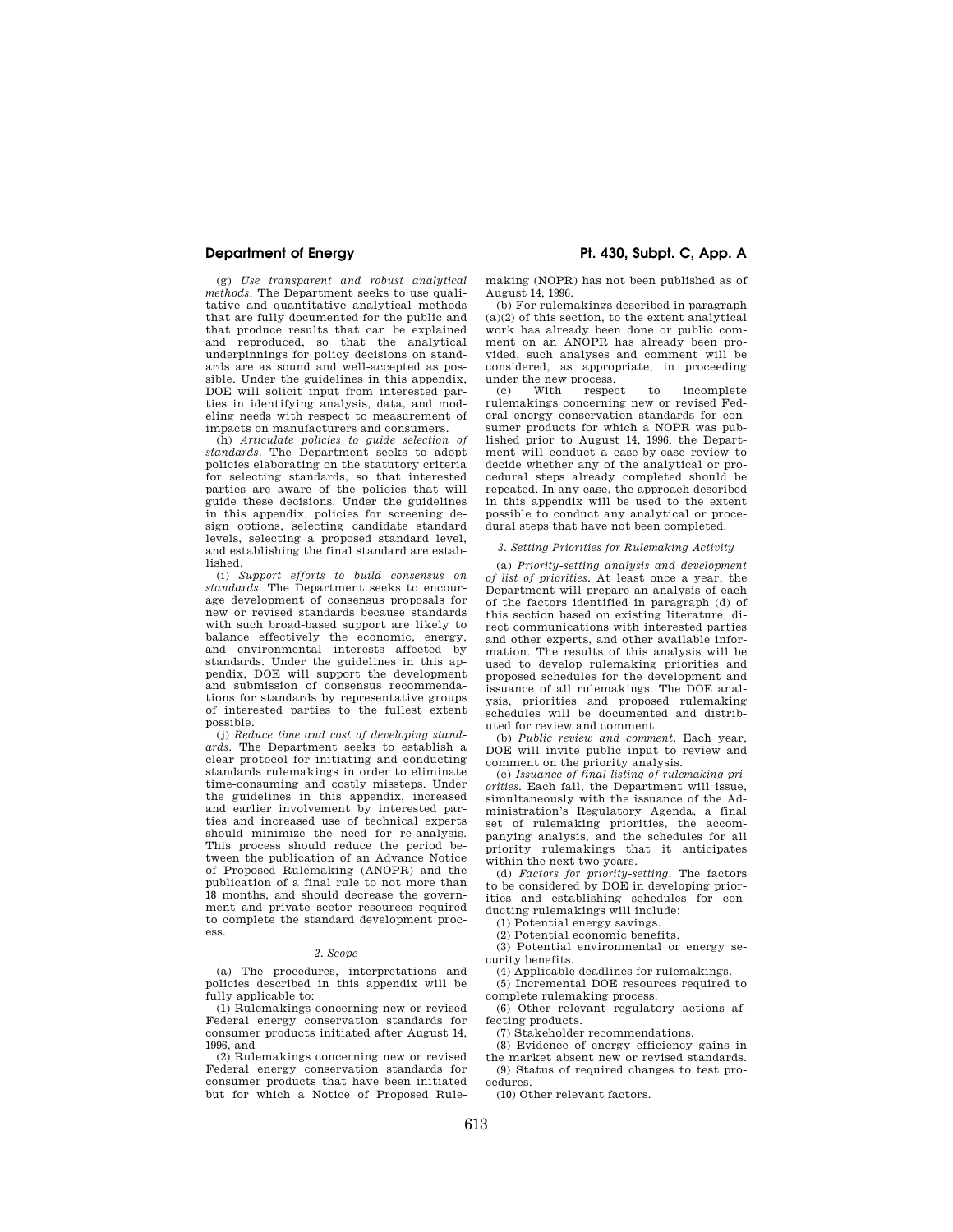### *4. Process for Developing Efficiency Standards and Factors to be Considered*

This section describes the process to be used in developing efficiency standards and the factors to be considered in the process. The policies of the Department to guide the selection of standards and the decisions preliminary thereto are described in section 5.

(a) *Identifying and screening design options.*  Once the Department has initiated a rulemaking for a specific product but before publishing an ANOPR, DOE will identify the product categories and design options to be analyzed in detail, and identify those design options eliminated from further consideration. Interested parties will be consulted to identify key issues, develop a list of design options, and to help the Department identify the expertise necessary to conduct the analysis.

(1) *Identification of issues for analysis.* The Department, in consultation with interested parties, will identify issues that will be examined in the standards development process.

(2) *Identification of experts and other interested parties for peer review.* DOE, in consultation with interested parties, will identify a group of independent experts and other interested parties who can provide expert review of the results of the engineering analysis and the subsequent impact analysis.

(3) *Identification and screening of design options.* In consultation with interested parties, the Department will develop a list of design options for consideration. Initially, the candidate design options will encompass all those technologies considered to be technologically feasible. Following the development of this initial list of design options, DOE will review each design option based on the factors described in paragraph (a)(4) of this section and the policies stated in section 5(b). The reasons for eliminating any design option at this stage of the process will be fully documented and published as part of the ANOPR. The technologically feasible design options that are not eliminated in this screening will be considered further in the Engineering Analysis described in paragraph (b) of this section.

(4) *Factors for screening of design options.*  The factors for screening design options include:

(i) Technological feasibility. Technologies incorporated in commercial products or in working prototypes will be considered technologically feasible.

(ii) Practicability to manufacture, install and service. If mass production of a technology in commercial products and reliable installation and servicing of the technology could be achieved on the scale necessary to serve the relevant market at the time of the effective date of the standard, then that

# **Pt. 430, Subpt. C, App. A 10 CFR Ch. II (1–1–16 Edition)**

technology will be considered practicable to manufacture, install and service. (iii) Adverse Impacts on Product Utility or

Product Availability.

(iv) Adverse Impacts on Health or Safety. (5) *Selection of contractors.* Using the specifications of necessary contractor expertise developed in consultation with interested parties, DOE will select appropriate contractors, subcontractors, and as necessary, expert consultants to perform the engineering analysis and the impact analysis.

(b) *Engineering analysis of design options and selection of candidate standard levels.* After design options are identified and screened, DOE will perform the engineering analysis and the benefit/cost analysis and select the candidate standard levels based on these analyses. The results of the analyses will be published in a Technical Support Document (TSD) to accompany the ANOPR.

(1) *Identification of engineering analytical methods and tools.* DOE, in consultation with outside experts, will select the specific engineering analysis tools (or multiple tools, if necessary to address uncertainty) to be used in the analysis of the design options identified as a result of the screening analysis.

(2) *Engineering and life-cycle cost analysis of design options.* The DOE and its contractor will perform engineering and life-cycle cost analyses of the design options.

(3) *Review by expert group and stakeholders.*  The results of the engineering and life-cycle cost analyses will be distributed for review by experts and interested parties. If appropriate, a public workshop will be conducted to review these results. The analyses will be revised as appropriate on the basis of this input.

(4) *New information relating to the factors used for screening design options.* If further information or analysis leads to a determination that a design option, or a combination of design options, has unacceptable impacts based on the policies stated in section 5(b), that design option or combination of design options will not be included in a candidate standard level.

(5) *Selection of candidate standard levels.*  Based on the results of the engineering and life-cycle cost analysis of design options and the policies stated in section 5(c), DOE will select the candidate standard levels for further analysis.

(c) *Advance Notice of Proposed Rulemaking*— (1) *Documentation of decisions on candidate standard selection.* (i) If the screening analysis indicates that continued development of a standard is appropriate, the Department will publish an ANOPR in the FEDERAL REG-ISTER and will distribute a draft TSD containing the analyses performed to this point. The ANOPR will specify candidate standard levels but will not propose a particular standard. The ANOPR will also include the preliminary analysis of consumer life-cycle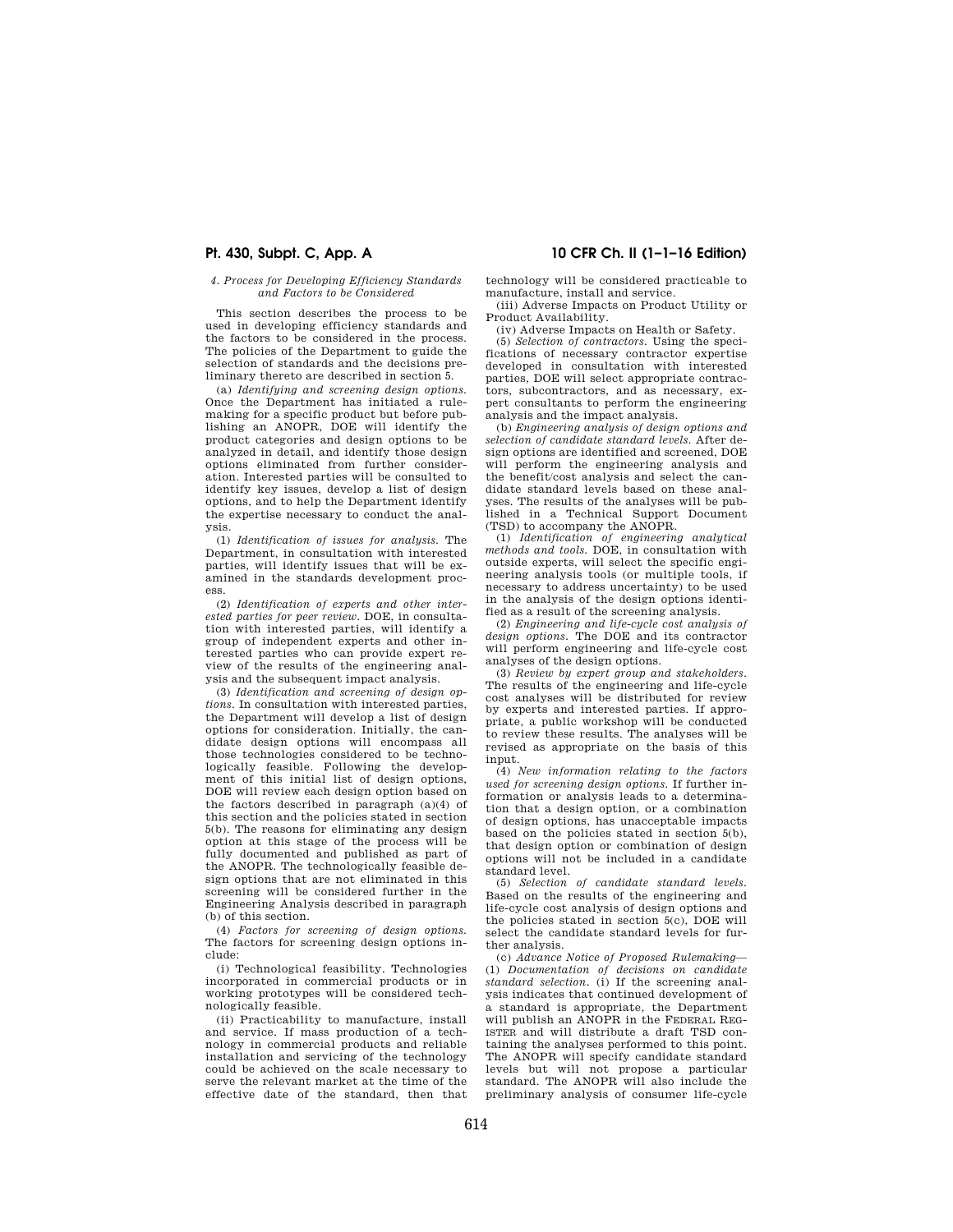costs, national net present value, and energy impacts for the candidate standard levels based on the engineering analysis.

(ii) If the preliminary analysis indicates that no candidate standard level is likely to meet the criteria specified in law, that conclusion will be announced. In such cases, the Department may decide to proceed with a rulemaking that proposes not to adopt new or amended standards, or it may suspend the rulemaking and conclude that further action on such standards should be assigned a low priority under section 3.

(2) *Public comment and hearing.* There will be 75 days for public comment on the ANOPR with at least one public hearing or workshop.

(3) *Revisions based on comments.* Based on consideration of the comments received, any necessary changes to the engineering analysis or the candidate standard levels will be made.

If major changes are required at this stage, interested parties and experts will be given an opportunity to review the revised analysis.

(d) *Analysis of impacts and selection of proposed standard level.* After the ANOPR, economic analyses of the impacts of the candidate standard levels will be conducted. The Department will propose updated standards based on the results of the impact analysis.

(1) *Identification of issues for analysis.* The Department, in consultation with interested parties, will identify issues that will be examined in the impacts analysis.

(2) *Identification of analytical methods and tools.* DOE, in consultation with outside experts, will select the specific economic analysis tools (or multiple tools if necessary to address uncertainty) to be used in the analysis of the candidate standard levels.

(3) *Analysis of impacts.* DOE will conduct the analysis of the impacts of candidate standard levels including analysis of the factors described in paragraphs  $(d)(7)(ii)$ –(viii) of this section.

(4) *Review by expert group and stakeholders.*  The results of the analysis of impacts will be distributed for review by experts and interested parties. If appropriate, a public workshop will be conducted to review these results. The analysis will be revised as appropriate on the basis of this input.

(5) *Efforts to develop consensus among stakeholders.* If a representative group of interested parties undertakes to develop joint recommendations to the Department on standards, DOE will consider deferring its impact analysis until these discussions are completed or until participants in the efforts indicate that they are unable to reach a timely agreement.

(6) *Selection of proposed standard level based on analysis of impacts.* On the basis of the analysis of the factors described in paragraph (d)(7) of this section and the policies

**Department of Energy Pt. 430, Subpt. C, App. A** 

stated in section 5(e), DOE will select a proposed standard level.

(7) *Factors to be considered in selecting a proposed standard.* The factors to be considered in selection of a proposed standard include:

(i) Consensus stakeholder recommendations.

(ii) Impacts on manufacturers. The analysis of manufacturer impacts will include: Estimated impacts on cash flow; assessment of impacts on manufacturers of specific categories of products and small manufacturers; assessment of impacts on manufacturers of multiple product-specific Federal regulatory requirements, including efficiency standards for other products and regulations of other agencies; and impact on manufacturing capacity, plant closures, and loss of capital investment.

(iii) Impacts on consumers. The analysis of consumer impacts will include: Estimated impacts on consumers based on national average energy prices and energy usage; assessments of impacts on subgroups of consumers based on major regional differences in usage or energy prices and significant variations in installation costs or performance; sensitivity analyses using high and low discount rates and high and low energy price forecasts; consideration of changes to product utility and other impacts of likely concern to all or some consumers, based to the extent practicable on direct input from consumers; estimated life-cycle cost with sensitivity analysis; and consideration of the increased first cost to consumers and the time required for energy cost savings to pay back these first costs.

(iv) Impacts on competition.

(v) Impacts on utilities. The analysis of utility impacts will include estimated marginal impacts on electric and gas utility costs and revenues.

(vi) National energy, economic and employment impacts. The analysis of national energy, economic and employment impacts will include: Estimated energy savings by fuel type; estimated net present value of benefits to all consumers; and estimates of the direct and indirect impacts on employment by appliance manufacturers, relevant service industries, energy suppliers and the economy in general.

(vii) Impacts on the environment and energy security. The analysis of environmental and energy security impacts will include estimated impacts on emissions of carbon and relevant criteria pollutants, impacts on pollution control costs, and impacts on oil use.

(viii) Impacts of non-regulatory approaches. The analysis of energy savings and consumer impacts will incorporate an assessment of the impacts of market forces and existing voluntary programs in promoting product efficiency, usage and related characteristics in the absence of updated efficiency standards.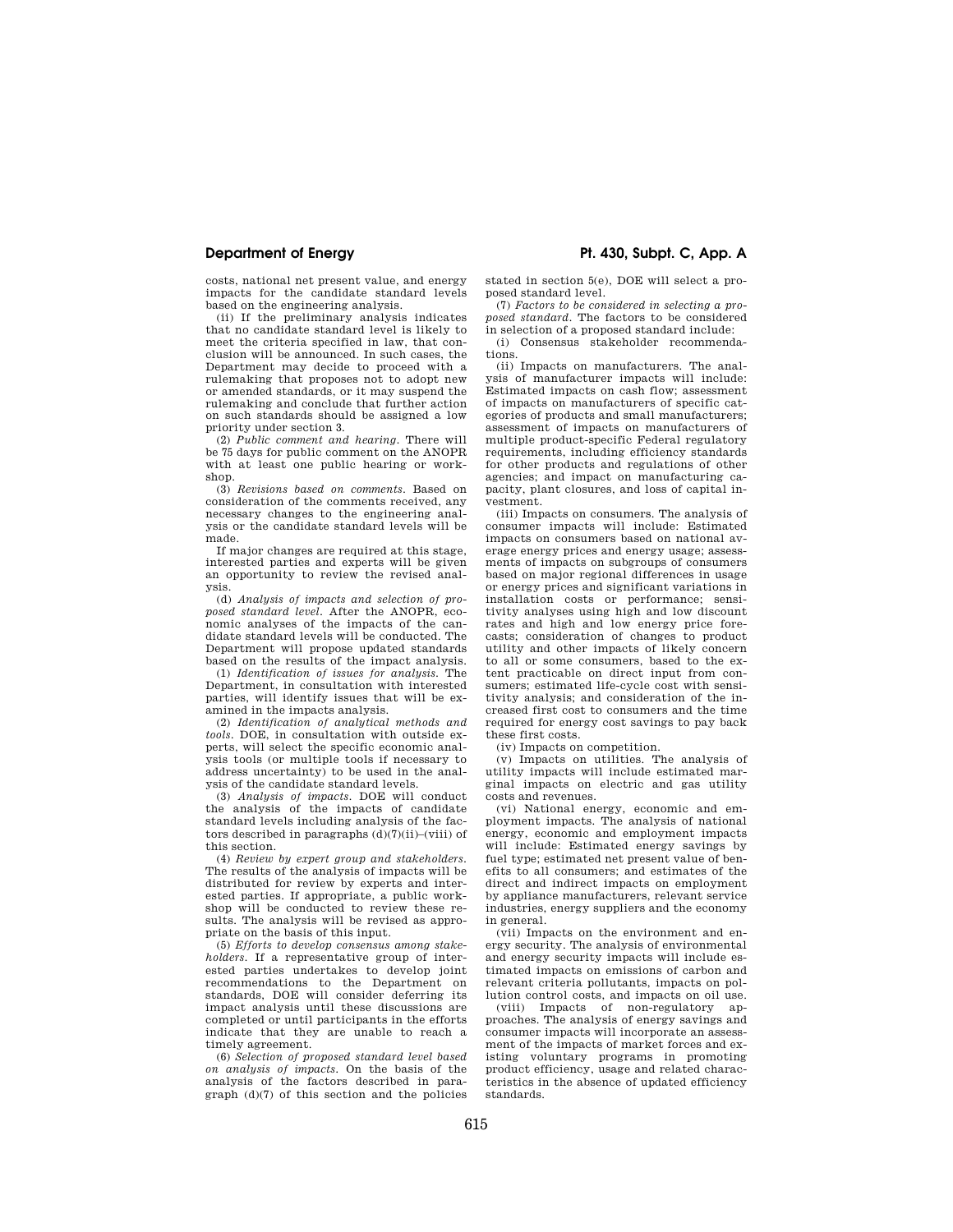(ix) New information relating to the factors used for screening design options.

(e) *Notice of Proposed Rulemaking*—(1) *Documentation of decisions on proposed standard selection.* The Department will publish a NOPR in the FEDERAL REGISTER that proposes standard levels and explains the basis for the selection of those proposed levels, and will distribute a draft TSD documenting the analysis of impacts. As required by  $\S 325(p)(2)$ of EPCA, the NOPR also will describe the maximum improvement in energy efficiency or maximum reduction in energy use that is technologically feasible and, if the proposed standards would not achieve these levels, the reasons for proposing different standards.

(2) *Public comment and hearing.* There will be 75 days for public comment on the NOPR, with at least one public hearing or workshop.

(3) *Revisions to impact analyses and selection of final standard.* Based on the public comments received and the policies stated in section 5(f), DOE will review the proposed standard and impact analyses, and make modifications as necessary. If major changes to the analyses are required at this stage, interested parties and experts will be given an opportunity to review the revised analyses.

(f) *Notice of Final Rulemaking.* The Department will publish a Notice of Final Rulemaking in the FEDERAL REGISTER that promulgates standard levels and explains the basis for the selection of those standards, accompanied by a final TSD.

## *5. Policies on Selection of Standards.*

(a) *Purpose.* (1) Section 4 describes the process that will be used to consider new or revised energy efficiency standards and lists a number of factors and analyses that will be considered at specified points in the process. Department policies co12467ncerning the selection of new or revised standards, and decisions preliminary thereto, are described in this section.

These policies are intended to elaborate on the statutory criteria provided in section 325 of the EPCA, 42 U.S.C. 6295.

(2) The policies described below are intended to provide guidance for making the determinations required by EPCA. This statement of policy is not intended to preclude consideration of any information pertinent to the statutory criteria. The Department will consider all pertinent information in determining whether a new or revised standard is consistent with the statutory criteria. Moreover, the Department will not be guided by a policy in this section if, in the particular circumstances presented, such a policy would lead to a result inconsistent with the criteria in section 325 of EPCA.

(b) *Screening design options.* Section 4(a)(4) lists factors to be considered in screening design options. These factors will be considered as follows in determining whether a design

**Pt. 430, Subpt. C, App. A 10 CFR Ch. II (1–1–16 Edition)** 

option will receive any further consideration:

(1) *Technological feasibility.* Technologies that are not incorporated in commercial products or in working prototypes will not be considered further.

(2) *Practicability to manufacture, install and service.* If it is determined that mass production of a technology in commercial products and reliable installation and servicing of the technology could not be achieved on the scale necessary to serve the relevant market at the time of the effective date of the standard, then that technology will not be considered further.

(3) *Impacts on product utility to consumers.* If a technology is determined to have significant adverse impact on the utility of the product to significant subgroups of consumers, or result in the unavailability of any covered product type with performance characteristics (including reliability), features, sizes, capacities, and volumes that are substantially the same as products generally available in the U.S. at the time, it will not be considered further.

(4) *Safety of technologies.* If it is determined that a technology will have significant adverse impacts on health or safety, it will not be considered further.

(c) *Identification of candidate standard levels.*  Based on the results of the engineering and cost and benefit analyses of design options, DOE will identify the candidate standard levels for further analysis. Candidate standard levels will be selected as follows:

(1) *Costs and savings of design options.* Design options which have payback periods that exceed the average life of the product or which cause life-cycle cost increases relative to the base case, using typical fuel costs, usage and discount rates, will not be used as the basis for candidate standard levels.

(2) *Further information on factors used for screening design options.* If further information or analysis leads to a determination that a design option, or a combination of design options, has unacceptable impacts under the policies stated in paragraph (b) of this section, that design option or combination of design options will not be included in a candidate standard level.

(3) *Selection of candidate standard levels.*  Candidate standard levels, which will be identified in the ANOPR and on which impact analyses will be conducted, will be based on the remaining design options.

(i) The range of candidate standard levels will typically include:

(A) The most energy efficient combination of design options;

(B) The combination of design options with the lowest life-cycle cost; and

(C) A combination of design options with a payback period of not more than three years.

(ii) Candidate standard levels that incorporate noteworthy technologies or fill in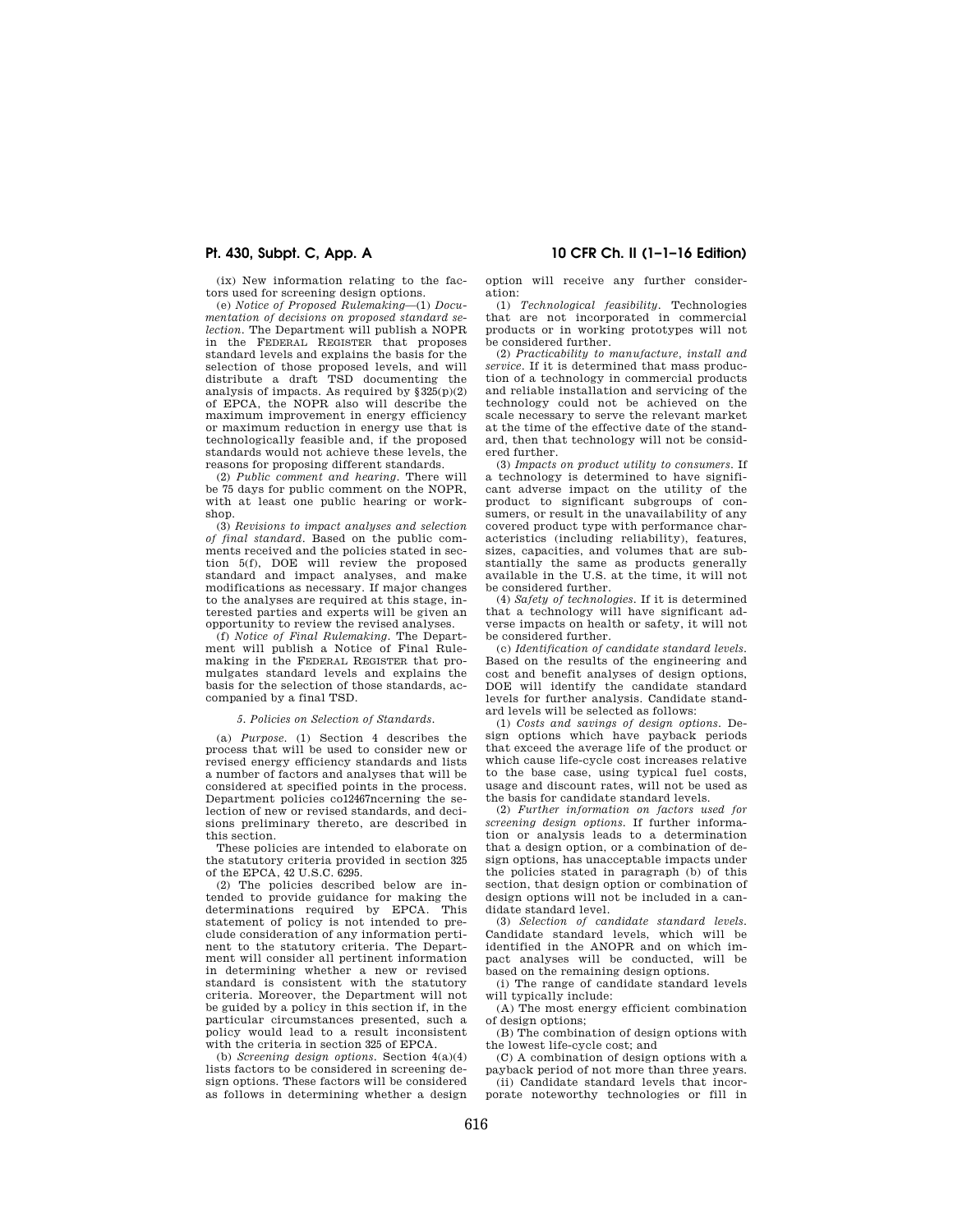large gaps between efficiency levels of other candidate standard levels also may be selected.

(d) *Advance notice of proposed rulemaking.*  New information provided in public comments on the ANOPR will be considered to determine whether any changes to the candidate standard levels are needed before proceeding to the analysis of impacts. This review, and any appropriate adjustments, will be based on the policies in paragraph (c) of this section.

(e) *Selection of proposed standard.* Based on the results of the analysis of impacts, DOE will select a standard level to be proposed for public comment in the NOPR. Section 4(d)(7) lists the factors to be considered in selecting a proposed standard level. Section  $325(0)(2)(A)$  of EPCA provides that any new or revised standard must be designed to achieve the maximum improvement in energy efficiency that is determined to be technologically feasible and economically justified.

(1) *Statutory policies.* The fundamental policies concerning selection of standards are established in the EPCA, including the following:

(i) A candidate standard level will not be proposed or promulgated if the Department determines that it is not technologically feasible and economically justified. See EPCA section 325(o)(3)(B). A standard level is economically justified if the benefits exceed the burdens. See EPCA section 325(o)(2)(B)(i). A standard level is rebuttably presumed to be economically justified if the payback period is three years or less. See EPCA section  $325(0)(2)(B)(iii)$ .

(ii) If the Department determines that a standard level is likely to result in the unavailability of any covered product type with performance characteristics (including reliability), features, sizes, capacities, and volumes that are substantially the same as products generally available in the U.S. at the time, that standard level will not be proposed. See EPCA section 325(o)(4).

(iii) If the Department determines that a standard level would not result in significant conservation of energy, that standard level will not be proposed. See EPCA section  $325(0)(3)(B)$ .

(2) *Selection of proposed standard on the basis of consensus stakeholder recommendations.* Development of consensus proposals for new or revised standards is an effective mechanism for balancing the economic, energy, and environmental interests affected by standards. Thus, notwithstanding any other policy on selection of proposed standards, a consensus recommendation on an updated efficiency level submitted by a group that represents all interested parties will be proposed by the Department if it is determined to meet the statutory criteria.

**Department of Energy Pt. 430, Subpt. C, App. A** 

(3) *Considerations in assessing economic justification.* 

(i) The following policies will guide the application of the economic justification criterion in selecting a proposed standard:

(A) If the Department determines that a candidate standard level would result in a negative return on investment for the industry, would significantly reduce the value of the industry, or would cause significant adverse impacts to a significant subgroup of manufacturers (including small manufacturing businesses), that standard level will be presumed not to be economically justified unless the Department determines that specifically identified expected benefits of the standard would outweigh this and any other expected adverse effects.

(B) If the Department determines that a candidate standard level would be the direct cause of plant closures, significant losses in domestic manufacturer employment, or significant losses of capital investment by domestic manufacturers, that standard level will be presumed not to be economically justified unless the Department determines that specifically identified expected benefits of the standard would outweigh this and any other expected adverse effects.

(C) If the Department determines that a candidate standard level would have a significant adverse impact on the environment or energy security, that standard level will be presumed not to be economically justified unless the Department determines that specifically identified expected benefits of the standard would outweigh this and any other expected adverse effects.

(D) If the Department determines that a candidate standard level would not result in significant energy conservation relative to non-regulatory approaches, that standard level will be presumed not to be economically justified unless the Department determines that other specifically identified expected benefits of the standard would outweigh the expected adverse effects.

(E) If the Department determines that a candidate standard level is not consistent with the policies relating to practicability to manufacture, consumer utility, or safety in paragraphs  $(b)$   $(2)$ ,  $(3)$  and  $(4)$  of this section. that standard level will be presumed not to be economically justified unless the Department determines that specifically identified expected benefits of the standard would outweigh this and any other expected adverse effects.

(F) If the Department determines that a candidate standard level is not consistent with the policies relating to consumer costs in paragraph (c)(1) of this section, that standard level will be presumed not to be economically justified unless the Department determines that specifically identified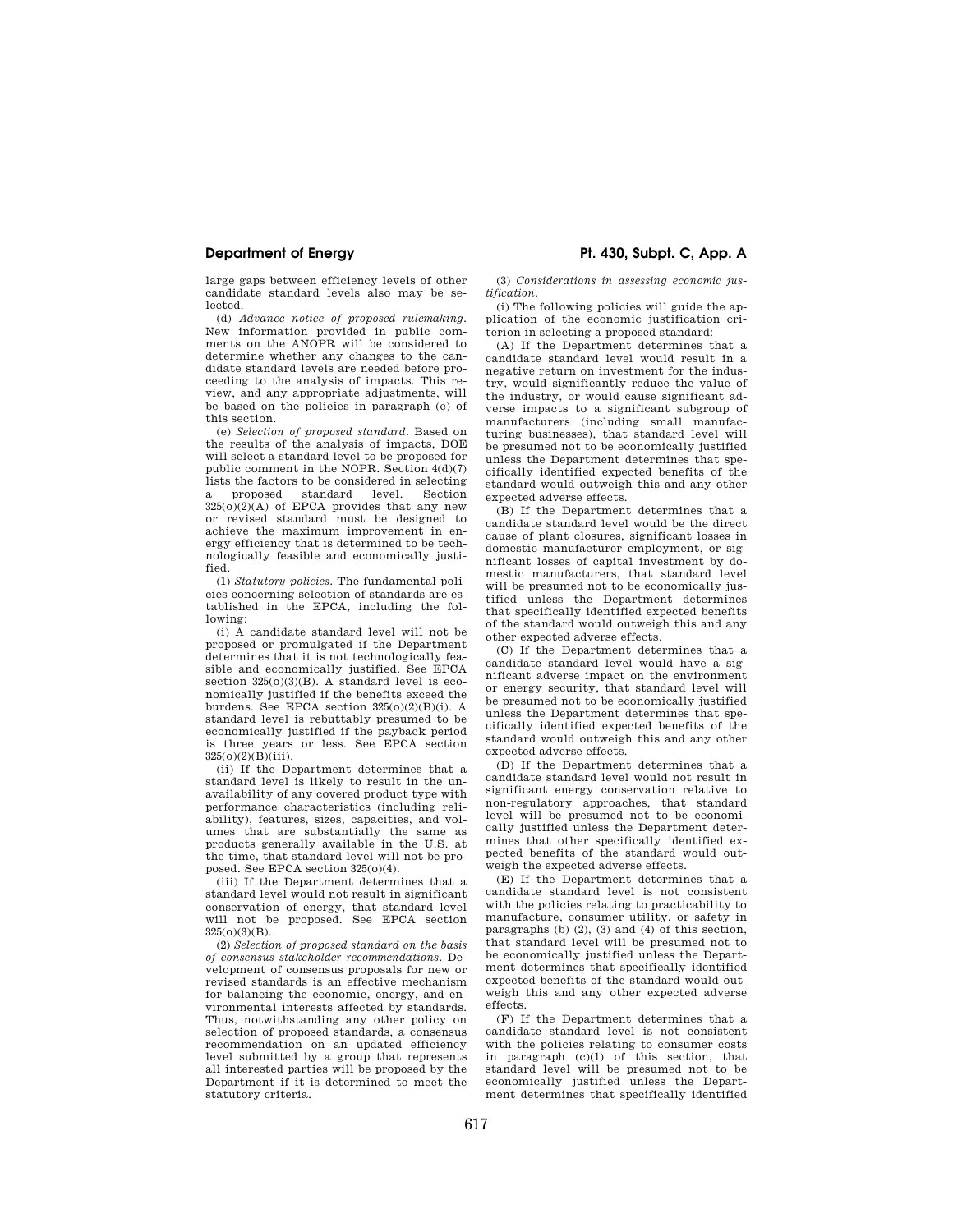expected benefits of the standard would outweigh this and any other expected adverse effects.

(G) If the Department determines that a candidate standard level will have significant adverse impacts on a significant subgroup of consumers (including low-income consumers), that standard level will be presumed not to be economically justified unless the Department determines that specifically identified expected benefits of the standard would outweigh this and any other expected adverse effects.

(H) If the Department or the Department of Justice determines that a candidate standard level would have significant anticompetitive effects, that standard level will be presumed not to be economically justified unless the Department determines that specifically identified expected benefits of the standard would outweigh this and any other expected adverse effects.

(ii) The basis for a determination that triggers any presumption in paragraph (e)(3)(i) of this section and the basis for a determination that an applicable presumption has been rebutted will be supported by substantial evidence in the record and the evidence and rationale for making these determinations will be explained in the NOPR.

(iii) If none of the policies in paragraph  $(e)(3)(i)$  of this section is found to be dispositive, the Department will determine whether the benefits of a candidate standard level exceed the burdens considering all the pertinent information in the record.

(f) *Selection of a final standard.* New information provided in the public comments on the NOPR and any analysis by the Department of Justice concerning impacts on competition of the proposed standard will be considered to determine whether any change to the proposed standard level is needed before proceeding to the final rule. The same policies used to select the proposed standard level, as described in section 5(e) above, will be used to guide the selection of the final standard level.

## *6. Effective Date of a Standard*

The effective date for new or revised standards will be established so that the period between the publication of the final rule and the effective date is not less than any period between the dates for publication and effective date provided for in EPCA. The effective date of any revised standard will be established so that the period between the effective date of the prior standard and the effective date of such revised standard is not less than period between the two effective dates provided for in EPCA.

### *7. Test Procedures*

(a) *Identifying the need to modify test procedures.* DOE, in consultation with interested

**Pt. 430, Subpt. C, App. A 10 CFR Ch. II (1–1–16 Edition)** 

parties, experts, and the National Institute of Standards and Technology, will attempt to identify any necessary modifications to established test procedures when initiating the standards development process.

(b) *Developing and proposing revised test procedures.* Needed modifications to test procedures will be identified in consultation with experts and interested parties early in the screening stage of the standards development process. Any necessary modifications will be proposed before issuance of an ANOPR in the standards development process.

(c) *Issuing final test procedure modification.*  Final, modified test procedures will be issued prior to the NOPR on proposed standards.

(d) *Effective date of modified test procedures.*  If required only for the evaluation and issuance of updated efficiency standards, modified test procedures typically will not go into effect until the effective date of updated standards.

## *8. Joint Stakeholder Recommendations*

(a) *Joint recommendations.* Consensus recommendations, and supporting analyses, submitted by a representative group of interested parties will be given substantial weight by DOE in the development of a proposed rule. See section  $5(e)(2)$ . If the supporting analyses provided by the group addresses all of the statutory criteria and uses valid economic assumptions and analytical methods, DOE expects to use this supporting analyses as the basis of a proposed rule. The proposed rule will explain any deviations from the consensus recommendations from interested parties.

(b) *Breadth of participation.* Joint recommendations will be of most value to the Department if the participants are reasonably representative of those interested in the outcome of the standards development process, including manufacturers, consumers, utilities, states and representatives of environmental or energy efficiency interest groups.

(c) *DOE support of consensus development, including impact analyses.* In order to facilitate such consensus development, DOE will make available, upon request, appropriate technical and legal support to the group and will provide copies of all relevant public documents and analyses. The Department also will consider any requests for its active participation in such discussions, recognizing that the procedural requirements of the Federal Advisory Committee Act may apply to such participation.

### *9. Principles for the Conduct of Engineering Analysis*

(a) The purpose of the engineering analysis is to develop the relationship between efficiency and cost of the subject product. The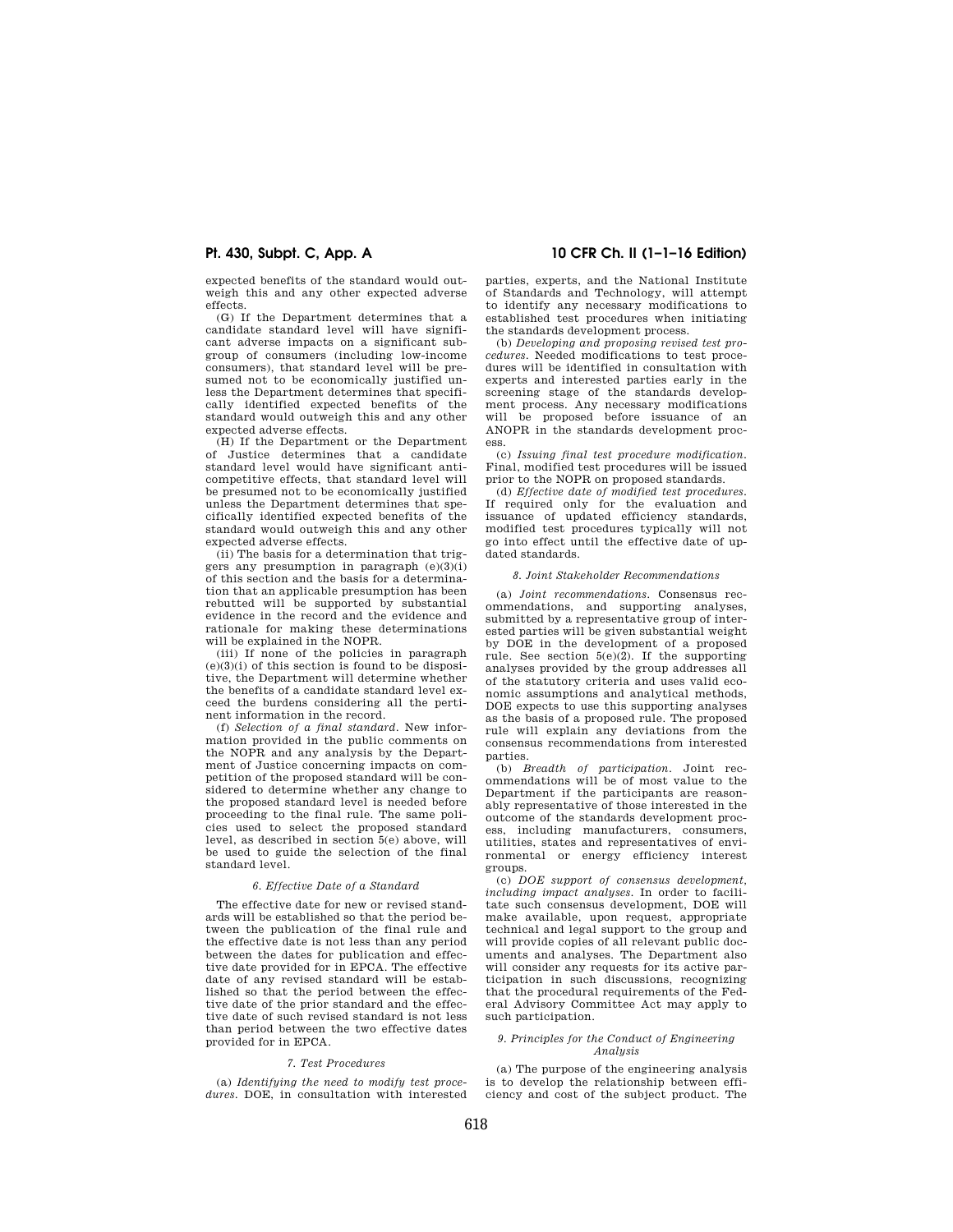Department will use the most appropriate means available to determine the efficiency/ cost relationship, including an overall system approach or engineering modeling to predict the improvement in efficiency that can be expected from individual design options as discussed in the paragraphs below. From this efficiency/cost relationship, measures such as payback, life cycle cost, and energy savings can be developed. The Department, in consultation with interested parties, will identify issues that will be examined in the engineering analysis and the types of specialized expertise that may be required. With these specifications, DOE will select appropriate contractors, subcontractors, and expert consultants, as necessary, to perform the engineering analysis and the impact analysis. Also, the Department will consider data, information and analyses received from interested parties for use in the analysis wherever feasible.

(b) The engineering analysis begins with the list of design options developed in consultation with the interested parties as a result of the screening process. In consultation with the technology/industry expert peer review group, the Department will establish the likely cost and performance improvement of each design option. Ranges and uncertainties of cost and performance will be established, although efforts will be made to minimize uncertainties by using measures such as test data or component or material supplier information where available. Estimated uncertainties will be carried forward in subsequent analyses. The use of quantitative models will be supplemented by qualitative assessments as appropriate.

(c) The next step includes identifying, modifying or developing any engineering models necessary to predict the efficiency impact of any one or combination of design options on the product. A base case configuration or starting point will be established as well as the order and combination/blending of the design options to be evaluated. The DOE, utilizing expert consultants, will then perform the engineering analysis and develop the cost efficiency curve for the product. The cost efficiency curve and any necessary models will be subject to peer review before being issued with the ANOPR.

## *10. Principles for the Analysis of Impacts on Manufacturers*

(a) *Purpose.* The purpose of the manufacturer analysis is to identify the likely impacts of efficiency standards on manufacturers. The Department will analyze the impact of standards on manufacturers with substantial input from manufacturers and other interested parties. The use of quantitative models will be supplemented by qualitative assessments by industry experts. This section describes the principles that will be

# **Department of Energy Pt. 430, Subpt. C, App. A**

used in conducting future manufacturing impact analysis.

(b) *Issue identification.* In the impact analysis stage (section 4(d)), the Department, in consultation with interested parties, will identify issues that will require greater consideration in the detailed manufacturer impact analysis. Possible issues may include identification of specific types or groups of manufacturers and concerns over access to technology. Specialized contractor expertise, empirical data requirements, and analytical tools required to perform the manufacturer impact analysis also would be identified at this stage.

(c) *Industry characterization.* Prior to initiating detailed impact studies, the Department will seek input on the present and past industry structure and market characteristics. Input on the following issues will be sought:

(1) Manufacturers and their relative market shares;

(2) Manufacturer characteristics, such as whether manufacturers make a full line of models or serve a niche market;

(3) Trends in the number of manufacturers;

(4) Financial situation of manufacturers;

(5) Trends in product characteristics and retail markets; and

(6) Identification of other relevant regulatory actions and a description of the nature and timing of any likely impacts.

(d) *Cost impacts on manufacturers.* The costs of labor, material, engineering, tooling, and capital are difficult to estimate, manufacturer-specific, and usually proprietary. The Department will seek input from interested parties on the treatment of cost issues. Manufacturers will be encouraged to offer suggestions as to possible sources of data and appropriate data collection methodologies. Costing issues to be addressed include:

(1) Estimates of total cost impacts, including product-specific costs (based on cost impacts estimated for the engineering analysis) and front-end investment/conversion costs for the full range of product models.

(2) Range of uncertainties in estimates of average cost, considering alternative designs and technologies which may vary cost impacts and changes in costs of material, labor and other inputs which may vary costs.

(3) Variable cost impacts on particular types of manufacturers, considering factors such as atypical sunk costs or characteristics of specific models which may increase or decrease costs.

(e) *Impacts on product sales, features, prices and cost recovery.* In order to make manufacturer cash flow calculations, it is necessary to predict the number of products sold and their sale price. This requires an assessment of the likely impacts of price changes on the number of products sold and on typical features of models sold. Past analyses have relied on price and shipment data generated by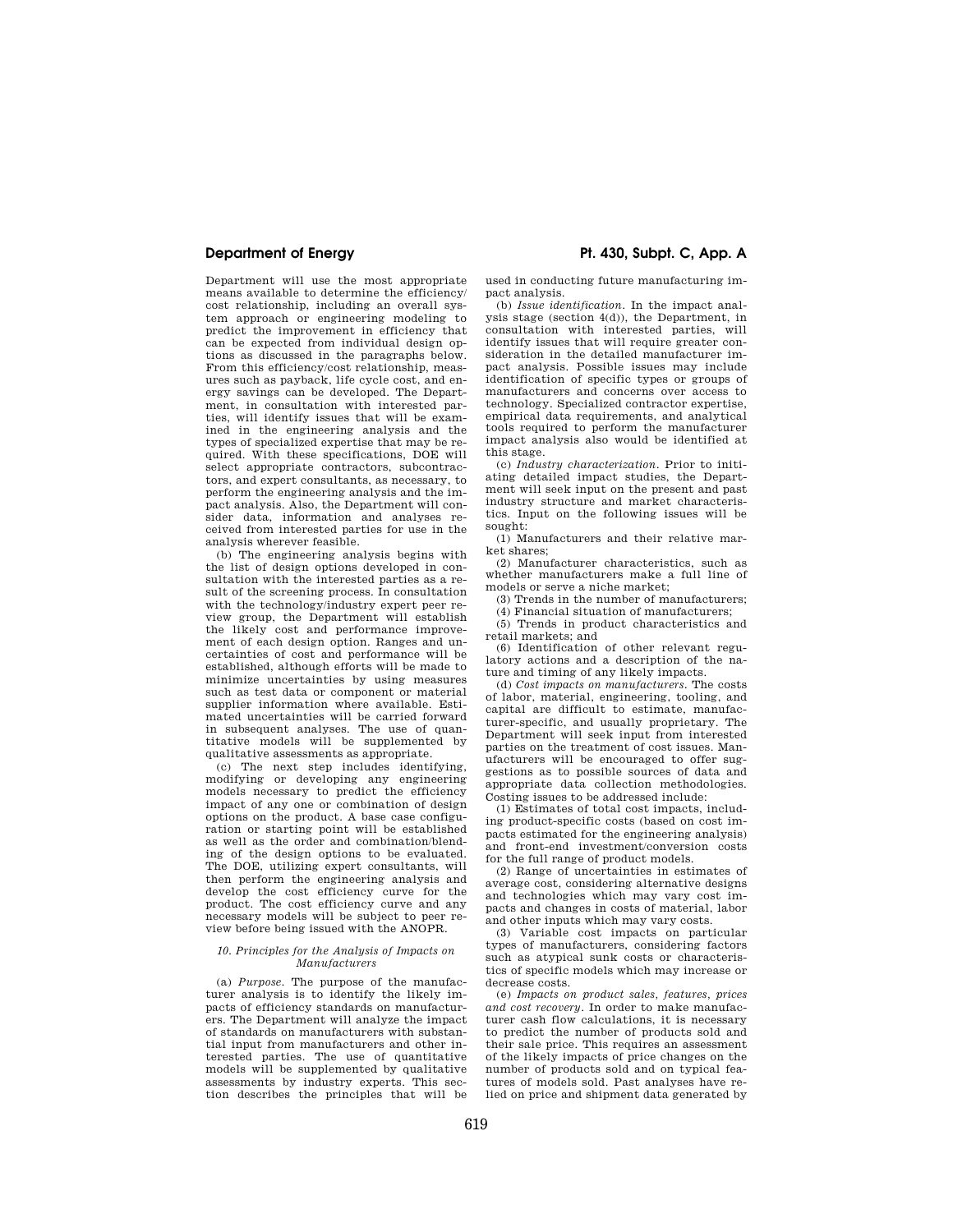economic models. The Department will develop additional estimates of prices and shipments by drawing on multiple sources of data and experience including: actual shipment and pricing experience, data from manufacturers, retailers and other market experts, financial models, and sensitivity analyses. The possible impacts of candidate standard levels on consumer choices among competing fuels will be explicitly considered where relevant.

(f) *Measures of impact.* The manufacturer impact analysis will estimate the impacts of candidate standard levels on the net cash flow of manufacturers. Computations will be performed for the industry as a whole and for typical and atypical manufacturers. The exact nature and the process by which the analysis will be conducted will be determined by DOE, in conjunction with interested parties. Impacts to be analyzed include:

(1) Industry net present value, with sensitivity analyses based on uncertainty of costs, sales prices and sales volumes;

(2) Cash flows, by year;

(3) Other measures of impact, such as revenue, net income and return on equity, as appropriate;

The characteristics of atypical manufacturers worthy of special consideration will be determined in consultation with manufacturers and other interested parties and may include: manufacturers incurring higher or lower than average costs; and manufacturers experiencing greater or fewer adverse impacts on sales. Alternative scenarios based on other methods of estimating cost or sales impacts also will be performed, as needed.

(g) *Cumulative impacts of other Federal regulatory actions.* (1) The Department will recognize and seek to mitigate the overlapping effects on manufacturers of new or revised DOE standards and other regulatory actions affecting the same products. DOE will analyze and consider the impact on manufacturers of multiple product-specific regulatory actions. These factors will be considered in setting rulemaking priorities, assessing manufacturer impacts of a particular standard, and establishing the effective date for a new or revised standard. In particular, DOE will seek to propose effective dates for new or revised standards that are appropriately coordinated with other regulatory actions to mitigate any cumulative burden.

(2) If the Department determines that a proposed standard would impose a significant impact on product manufacturers within three years of the effective date of another DOE standard that imposes significant impacts on the same manufacturers (or divisions thereof, as appropriate), the Department will, in addition to evaluating the impact on manufacturers of the proposed standard, assess the joint impacts of both standards on manufacturers.

# **Pt. 430, Subpt. C, App. A 10 CFR Ch. II (1–1–16 Edition)**

(3) If the Department is directed to establish or revise standards for products that are components of other products subject to standards, the Department will consider the interaction between such standards in setting rulemaking priorities and assessing manufacturer impacts of a particular standard. The Department will assess, as part of the engineering and impact analyses, the cost of components subject to efficiency standards.

(h) *Summary of quantitative and qualitative assessments.* The summary of quantitative and qualitative assessments will contain a description and discussion of uncertainties. Alternative estimates of impacts, resulting from the different potential scenarios developed throughout the analysis, will be explicitly presented in the final analysis results.

(i) *Key modeling and analytical tools.* In its assessment of the likely impacts of standards on manufacturers, the Department will use models which are clear and understandable, feature accessible calculations, and have assumptions that are clearly explained. As a starting point, the Department will use the Government Regulatory Impact Model (GRIM). The Department will consider any enhancements to the GRIM that are suggested by interested parties. If changes are made to the GRIM methodology, DOE will provide notice and seek public input. The Department will also support the development of economic models for price and volume forecasting. Research required to update key economic data will be considered.

## *11. Principles for the Analysis of Impacts on Consumers*

(a) *Early consideration of impacts on consumer utility.* The Department will consider at the earliest stages of the development of a standard whether particular design options will lessen the utility of the covered products to the consumer. See section 4(a).

(b) *Impacts on product availability.* The Department will determine, based on consideration of information submitted during the standard development process, whether a proposed standard is likely to result in the unavailability of any covered product type with performance characteristics (including reliability), features, sizes, capacities, and volumes that are substantially the same as products generally available in the U.S. at the time. DOE will not promulgate a standard if it concludes that it would result in such unavailability.

(c) *Department of justice review.* As required by law, the Department will solicit the views of the Justice Department on any lessening of competition that is likely to result from the imposition of a proposed standard and will give the views provided full consideration in assessing economic justification of a proposed standard. In addition, DOE may consult with the Department of Justice at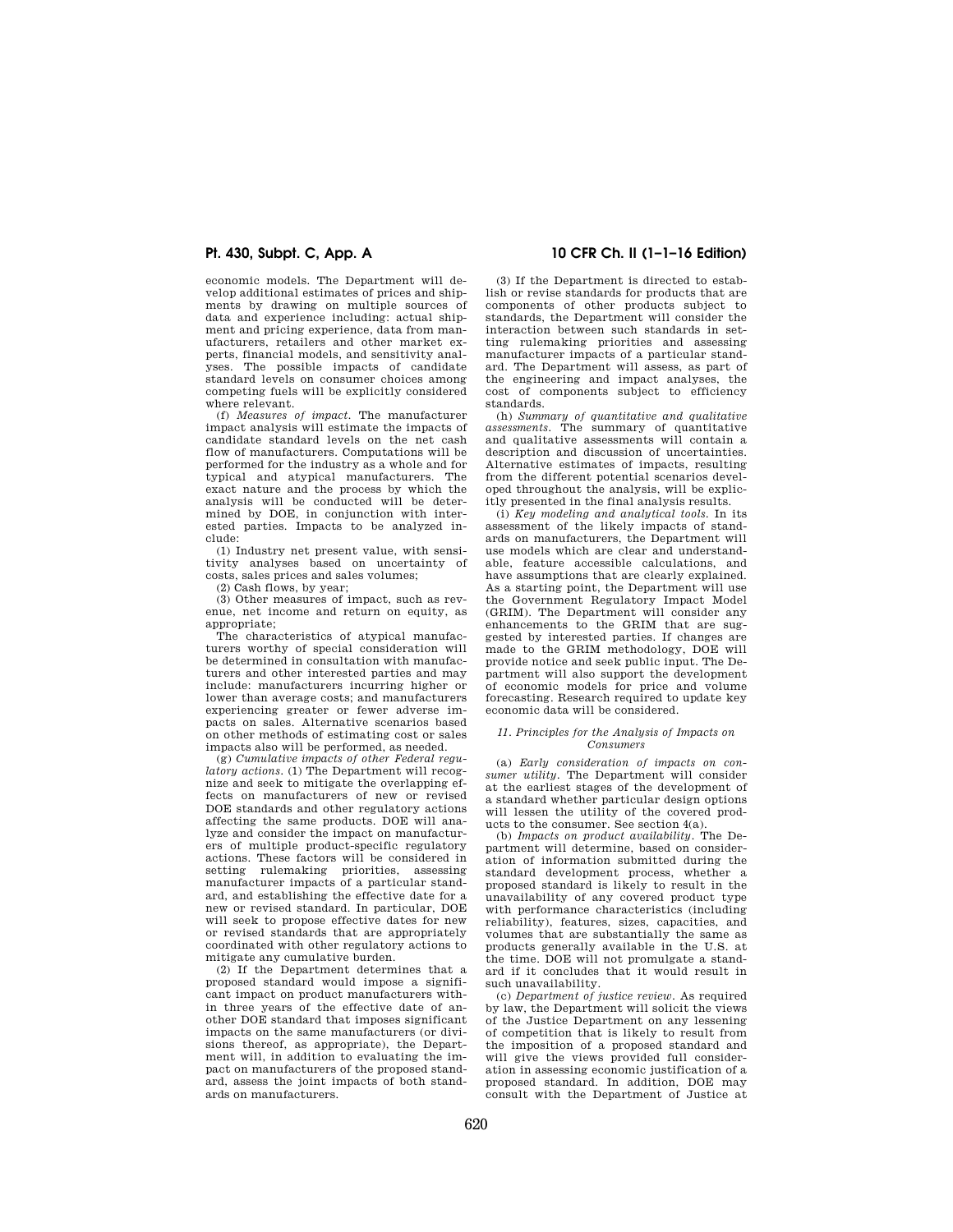earlier stages in the standards development process to seek to obtain preliminary views on competitive impacts.

(d) *Variation in consumer impacts.* The Department will use regional analysis and sensitivity analysis tools, as appropriate, to evaluate the potential distribution of impacts of candidate standards levels among different subgroups of consumers. The Department will consider impacts on significant segments of consumers in determining standards levels. Where there are significant negative impacts on identifiable subgroups, DOE will consider the efficacy of voluntary approaches as a means to achieve potential energy savings.

(e) *Payback period and first cost.* (1) In the assessment of consumer impacts of standards, the Department will consider Life-Cycle Cost, Payback Period and Cost of Conserved Energy to evaluate the savings in operating expenses relative to increases in purchase price. The Department intends to increase the level of sensitivity analysis and scenario analysis for future rulemakings. The results of these analyses will be carried throughout the analysis and the ensuing uncertainty described.

 $(2)$  If, in the analysis of consumer impacts the Department determines that a candidate standard level would result in a substantial increase in the product first costs to consumers or would not pay back such additional first costs through energy cost savings in less than three years, Department will specifically assess the likely impacts of such a standard on low-income households, product sales and fuel switching.

### *12. Consideration of Non-Regulatory Approaches*

(a) The Department recognizes that voluntary or other non-regulatory efforts by manufacturers, utilities and other interested parties can result in substantial efficiency improvements. The Department intends to consider fully the likely effects of non-regulatory initiatives on product energy use, consumer utility and life cycle costs, manufacturers, competition, utilities and the environment, as well as the distribution of these impacts among different regions, consumers, manufacturers and utilities. DOE will attempt to base its assessment on the actual impacts of such initiatives to date, but also will consider information presented regarding the impacts that any existing initiative might have in the future. Such information is likely to include a demonstration of the strong commitment of manufacturers, distribution channels, utilities or others to such voluntary efficiency improvements. This information will be used in assessing the likely incremental impacts of establishing or revising standards, in assessing appropriate effective dates for new or revised

# **Department of Energy Pt. 430, Subpt. C, App. A**

standards and in considering DOE support of non-regulatory initiatives.

(b) DOE believes that non-regulatory approaches are valuable complements to the standards program. In particular, DOE will consider pursuing voluntary programs where it appears that highly efficient products can obtain a significant market share but less efficient products cannot be eliminated altogether because, for instance, of unacceptable adverse impacts on a significant subgroup of consumers. In making this assessment, the Department will consider the success more efficient designs have had in the market, their acceptance to date, and their potential market penetration.

### *13. Crosscutting Analytical Assumptions*

In selecting values for certain crosscutting analytical assumptions, DOE expects to continue relying upon the following sources and general principles:

(a) *Underlying economic assumptions.* The appliance standards analyses will generally use the same economic growth and development assumptions that underlie the most current Annual Energy Outlook (AEO) published by the Energy Information Administration (EIA).

(b) *Energy price and demand trends.* Analyses of the likely impact of appliance standards on typical users will generally adopt the mid-range energy price and demand scenario of the EIA's most current AEO. The sensitivity of such estimated impacts to possible variations in future energy prices are likely to be examined using the EIA's high and low energy price scenarios.

(c) *Product-specific energy-efficiency trends, without updated standards.* Product specific energy-efficiency trends will be based on a combination of the efficiency trends forecast by the EIA's residential and commercial demand model of the National Energy Modeling System (NEMS) and product-specific assessments by DOE and its contractors with input from interested parties.

(d) *Discount rates.* For residential and commercial consumers, ranges of three different real discount rates will be used. For residential consumers, the mid-range discount rate will represent DOE's approximation of the average financing cost (or opportunity costs of reduced savings) experienced by typical consumers. Sensitivity analyses will be performed using discount rates reflecting the costs more likely to be experienced by residential consumers with little or no savings and credit card financing and consumers with substantial savings. For commercial users, a mid-range discount rate reflecting the DOE's approximation of the average real rate of return on commercial investment will be used, with sensitivity analyses being performed using values indicative of the range of real rates of return likely to be experienced by typical commercial businesses.